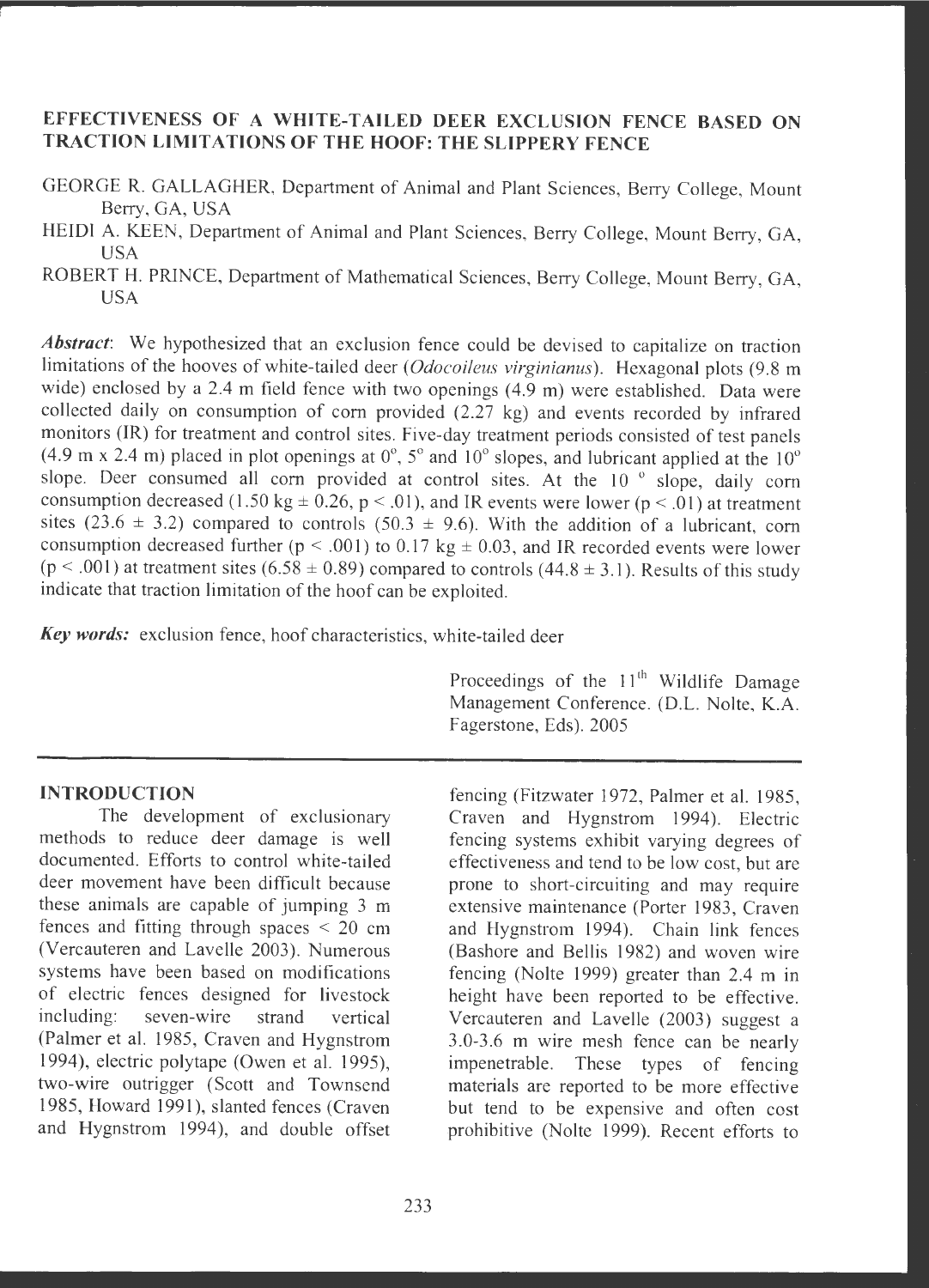evaluate the effectiveness of a perceived solid barrier (1.7 m) made of cloth were found to be extremely effective as a deer exclosure (Gallagher et al. 2003).

Evaluation of horizontal based exclusion methods has been limited. Traditional cattle guards and similar structures have been examined with varying degrees of success (Reed et al. 1974, Belant et al. 1998). Peterson et al (2003) evaluated deer-exclusion grates consisting of triangular and rectangular patterns, reporting significant success with triangular shaped patterns on steel grates.

We approached the problem based on the basic anatomy and physiology of the white-tailed deer hoof. The two-toed ungulate hoof type is designed to provide traction on a number of natural surfaces. While being ideal for iocomotion in most situations, this anatomical feature has limited effectiveness on slippery surfaces, natural or manmade. Therefore, the purpose of this project was to evaluate the effectiveness of an horizontal based fence system designed to exclude white-tailed deer based on tactile and traction characteristics of the hoof.

### **MATERIALS AND METHODS**

#### **Study Area**

This study was conducted on the 1,215 ha wildlife refuge area encompassing the Berry College campus in Northwest Georgia. Deer population in the refuge area was estimated as  $1$  deer per 4 ha  $(T.$ Touchstone, Georgia Department of Natural Resources, personal communication).

#### **Plot Design**

Three plots were constructed in established Bermuda *(Cynodon spp.)* hay fields and Fescue *(Festuca arundinacea)*  pastures utilized for livestock. Plots were designed to provide a visual perception of openness from the entrances located at each end, with minimal opportunity to enter each fenced area from locations other than the designated entrances. Treatment areas consisted of hexagonal plots approximately 9.8 m wide, enclosed by a 2.4 m field fence with two, 4.9 m openings on opposite ends. A 2.4 m field fence was also erected on both sides of each opening extending 2.4 m away from the hexagonal pens. Feed stations were constructed within the center of each plot by placing a plastic tray  $(42 \times 43 \times 10 \text{ cm})$  on a single layer of cinder blocks and securing the tray by driving steel rods in the ground around the perimeter. An infrared game monitor (Trail Timer®, Plus 500, St. Paul, MN 55128) was secured to a fence post at a height of 1 m and positioned perpendicular to the openings, approximately 4.8 m from the feeder within each hexagonal plot.

Control plots were established adjacent to each fenced area. Infrared game monitors were secured at a height of l m to a post approximately 9.8 m away from the hexagonal exclosure. Feed stations were centrally located between the post with the infrared monitor and the perimeter of each hexagonal exclosure. Infrared game monitors for control and treatment areas were facing each other in an attempt to approximate similar distances for recording animal activity with respective control and treatment areas. In order to minimize monitors from recording activity beyond the respective control and treatment areas of each plot, a 2 m x 2 m screen of two layers of 10 oz burlap was secured to the fence between the control and treatment infrared monitors.

The test surface  $(4.9 \text{ m} \times 2.4 \text{ m})$  was constructed of conventional 5-rib tin panels, typically utilized as a roofing material, mounted to a framework of 2.54 cm x 5.08 cm boards.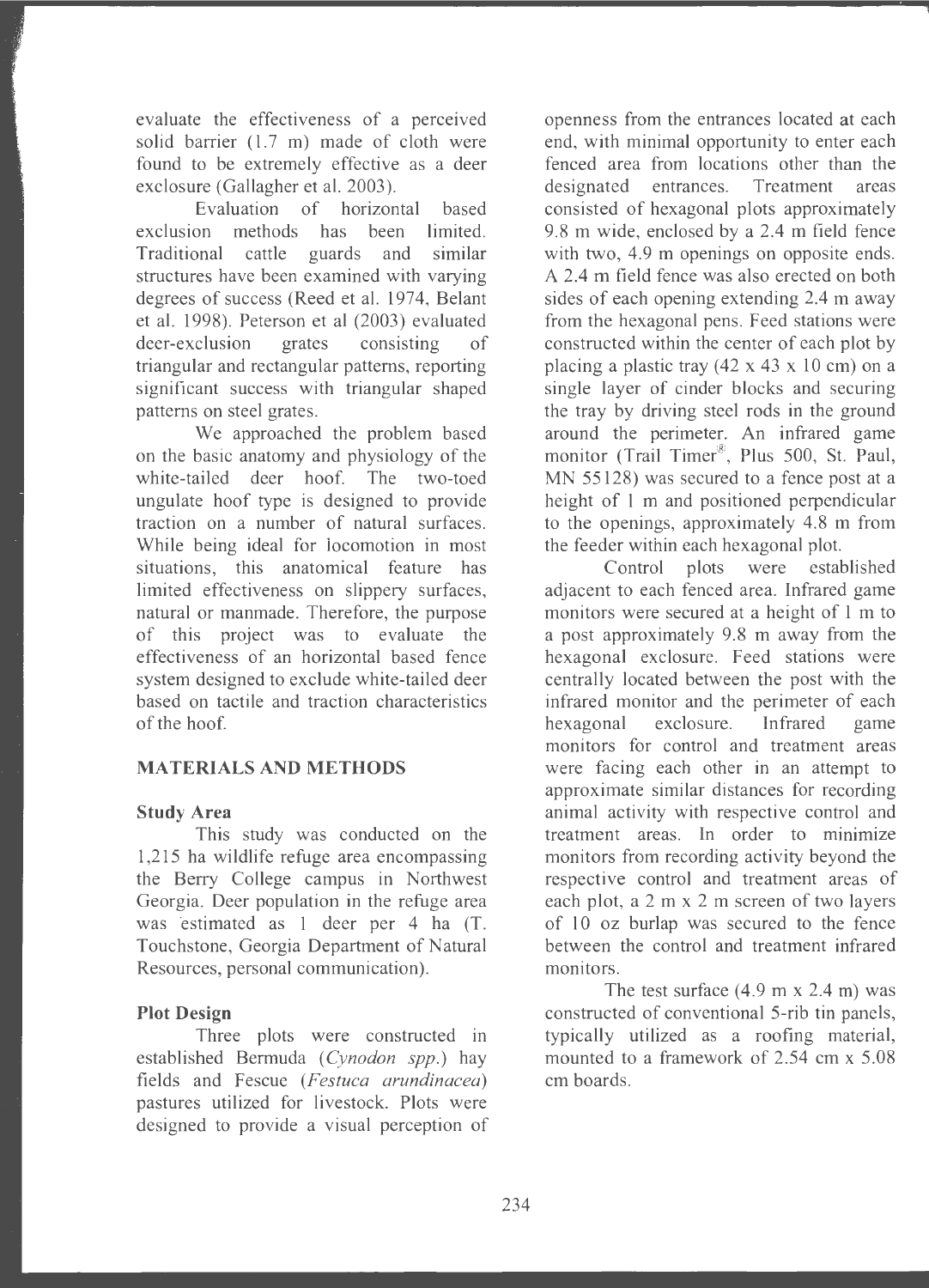### **Experimental Protocol**

A preconditioning period was conducted to allow deer to become accustomed to entering and feeding from exclosures. Preconditioning was considered complete when deer consumed all feed provided at all control and treatment feeders for a period over five consecutive days. Following preconditioning, all subsequent treatment periods were 5 days. Tin panels were initially secured into the openings of each treatment enclosure, level  $(0^{\circ})$  to the ground. In subsequent treatment periods, the end of the panels toward the interior of the hexagon exclosures was raised to a 5° slope followed by a  $10<sup>o</sup>$  slope. For the final three, 5-day treatment periods, the panels remained at the 10<sup>°</sup> slope and a lubricant was applied to the test surfaces.

## **Data Collection**

Corn (2.27 kg) was provided daily within treatment and control feeders at each plot between 1500 h and 1600 h. Consumption of corn provided the previous day was recorded. Any uneaten corn was discarded . Activity from the previous 24 hour period, as determined by infrared game monitors, was also recorded.

Visual observations of deer activity occurred for a 2-hour period on the fourth day of each treatment period immediately following daily data collection. Behavioral data were collected by observers in vehicles at consistent locations approximately 100 m - 300 m from each plot. Survey flags placed 3.0 m beyond the outer edges of each test surface panel served as the observation area. Final outcomes of deer entering this 4.9 m x 2.4 m area were recorded. Deer responses were classified into one of four behavioral categories. Animals that walked through the 4.9 m x 2.4 m sample area and presented no discernable interest in facing or crossing the test surface were classified as ignoring the entrance. Deer that faced the test panel, but

made no contact with the hooves on the test panel were place in a Faced/No contact category. The Faced/Contact classification included animals that made contact with the test panel with hooves and either abandoned the attempt to enter the exclosure or failed in the attempt and retreated. Deer that successfully crossed the test panel were recorded as Crossed.

Static friction coefficients  $(\mu)$  of the tin surface were derived by determining the force required to move a 454 g circular steel weight as measured by a 300 g precision scale  $(Pesola^{\mathcal{R}}$ , Baar, Switzerland). Five replicates were used to determine the relative static friction for the steel disc on the tin panels at  $0^\circ$ ,  $5^\circ$ ,  $10^\circ$  slope as well as with different lubricants. Lubricants examined were Armor-All® (The Clorox Co., Oakland, CA 94612), Camp  $Dry^{\mathcal{R}}$ (Kiwi Brands Douglasville, PA 19518), Liquid Gold<sup>®</sup> (Scott's Liquid Gold, Denver, CO 80239) and WD-40 $\overline{^{86}}$  (WD-40 Co. San Diego CA 92110). One lubricant (WD-40<sup>®</sup>) was selected for use in this study based on the low friction coefficient observed, ease of application and availability of the product in a liquid form. Following the initial 10° slope treatment,  $WD-40^\circ$  was applied to the test surface using a conventional pump operated spray bottle. Reapplication of the lubricant occurred on day O for each of three 5-day treatment periods.

### **Statistical Analysis**

Statistical analysis of all data was completed utilizing SPSS, version 12.0.1 (2003). Multivariate analysis of variance procedures were utilized to determine differences between treatments and plots as fixed effects with corn consumption and events recorded by the infrared monitors as dependent variables. Paired T-test was used to determine differences in corn consumption and infrared monitor events recorded between treatment and control sites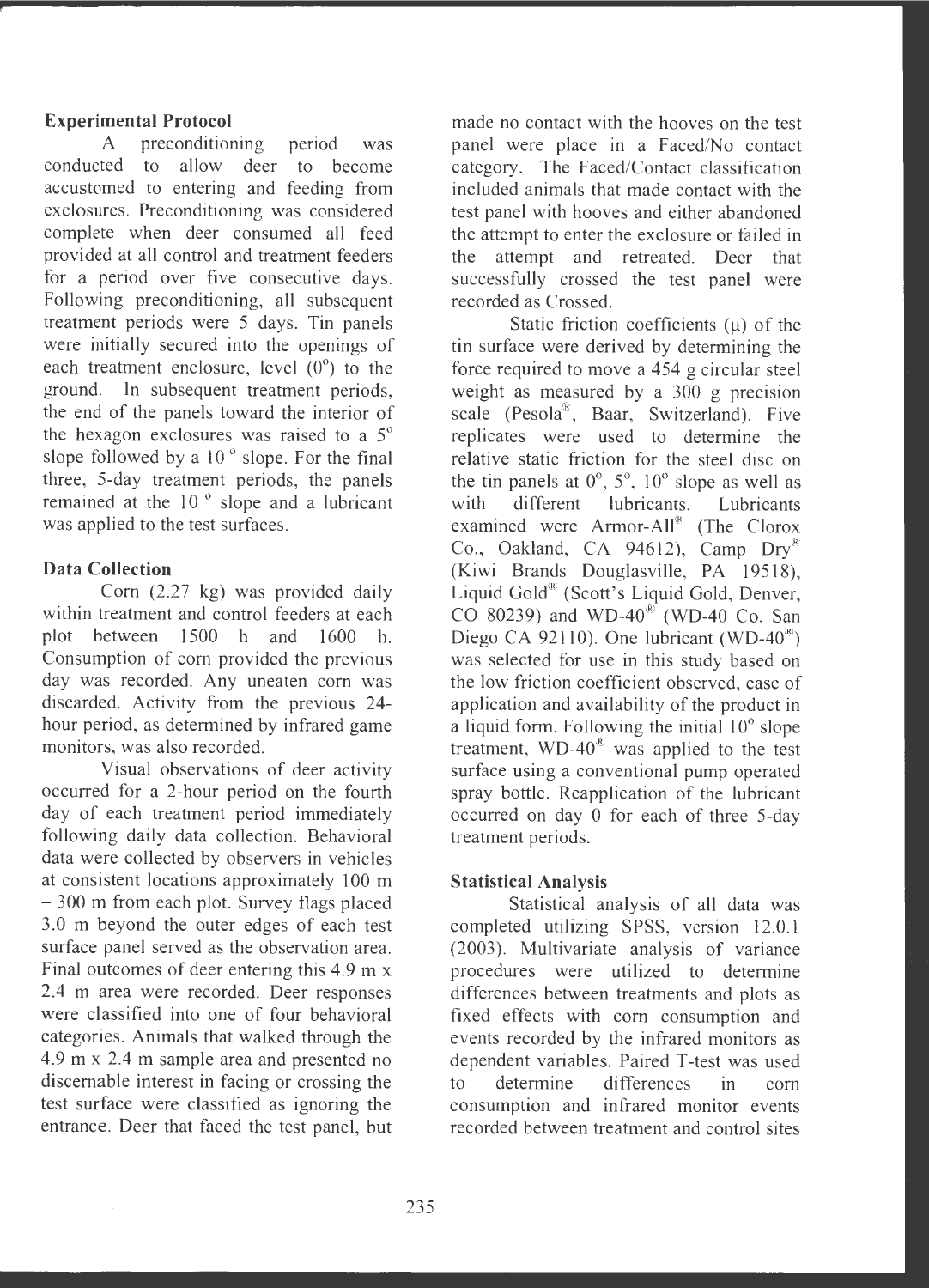within treatment period. Differences in friction coefficients among lubricants were examined by one-way analysis of variance and Duncan 's Multiple Range test. Behavioral observations are presented as frequency and proportions of those frequencies based on the activity of any deer observed within the designated area across all plots during the 2-hour observation period.

#### **RESULTS**

Friction coefficients of steel on tin determined in this study were similar to those reported in the literature (Grigoriev and Meilikhov 1997). As expected, static friction coefficients decreased with the increase in slope and application of lubricants (Table 1). Based on these values, application of the lubricant was not utilized until after completion of the initial 10° slope treatment period.

| Table 1. Static friction coefficients $(\mu)$ of steel on clean tin panel test surfaces at different slopes and |  |
|-----------------------------------------------------------------------------------------------------------------|--|
| lubricant additions.                                                                                            |  |

|              | Treatment |  |                                                                                                 |  |                                                                                                  |  |  |  |
|--------------|-----------|--|-------------------------------------------------------------------------------------------------|--|--------------------------------------------------------------------------------------------------|--|--|--|
| <b>Slope</b> |           |  |                                                                                                 |  | Control WD-40 <sup>®</sup> Camp-Dry <sup>®</sup> Armor All <sup>®</sup> Liquid Gold <sup>®</sup> |  |  |  |
| $0^{\circ}$  |           |  | $.54 \pm 0.02^d$ $.31 \pm 0.01^b$ $.23 \pm 0.01^a$ $.30 \pm 0.22^b$ $.40 \pm 0.01^c$            |  |                                                                                                  |  |  |  |
| $5^{\circ}$  |           |  | $.27 \pm 0.01^d$ $.19 \pm 0.01^b$ $.17 \pm 0.01^a$ $.21 \pm 0.01^b$ $.24 \pm 0.01^c$            |  |                                                                                                  |  |  |  |
| $10^{\circ}$ |           |  | $.15 \pm 0.01^{bc}$ $.08 \pm 0.01^{a}$ $.06 \pm 0.01^{a}$ $.17 \pm 0.01^{c}$ $.12 \pm 0.01^{b}$ |  |                                                                                                  |  |  |  |

abed Values with different superscripts in each row differ ( $P < .05$ ).

Deer consumed virtually all of the 2.27 kg of com provided daily at control and treatment feeders during the pre-treatment and when test surfaces were incorporated at both the  $0^{\circ}$  and  $5^{\circ}$  slope (Figure 1). While deer continued to consume all corn provided at control feeders  $(2.27 \text{ kg } \pm 0.00)$ throughout the remainder of the study, consumption within the treatment areas decreased  $(p<01)$  when the test surface was raised to the 10° slope. During the next three 5-day periods , application of the lubricant to the test surface maintained at the 10° slope reduced ( $p<.001$ ) corn consumption to near negligible amounts  $(0.17 \text{ kg} \pm 0.04)$ .

Deer activity recorded as events by the infrared game monitors provided an indication of relative activity at respective control and treatment sites (Figure 2). Recorded events followed a similar trend as consumption of com. Events recorded at treatment and control sites were similar during the pre-treatment, and when test surfaces were at both the  $0^{\circ}$  and  $5^{\circ}$  slope. The number of events recorded at treatment locations was lower (50.53  $\pm$  9.57); p<.01) when the test surface was at the  $10^{\circ}$  slope compared to controls  $(23.60 \pm 3.16)$ . When lubricant was added to the test surfaces, recorded events were further reduced  $(p<.001)$ .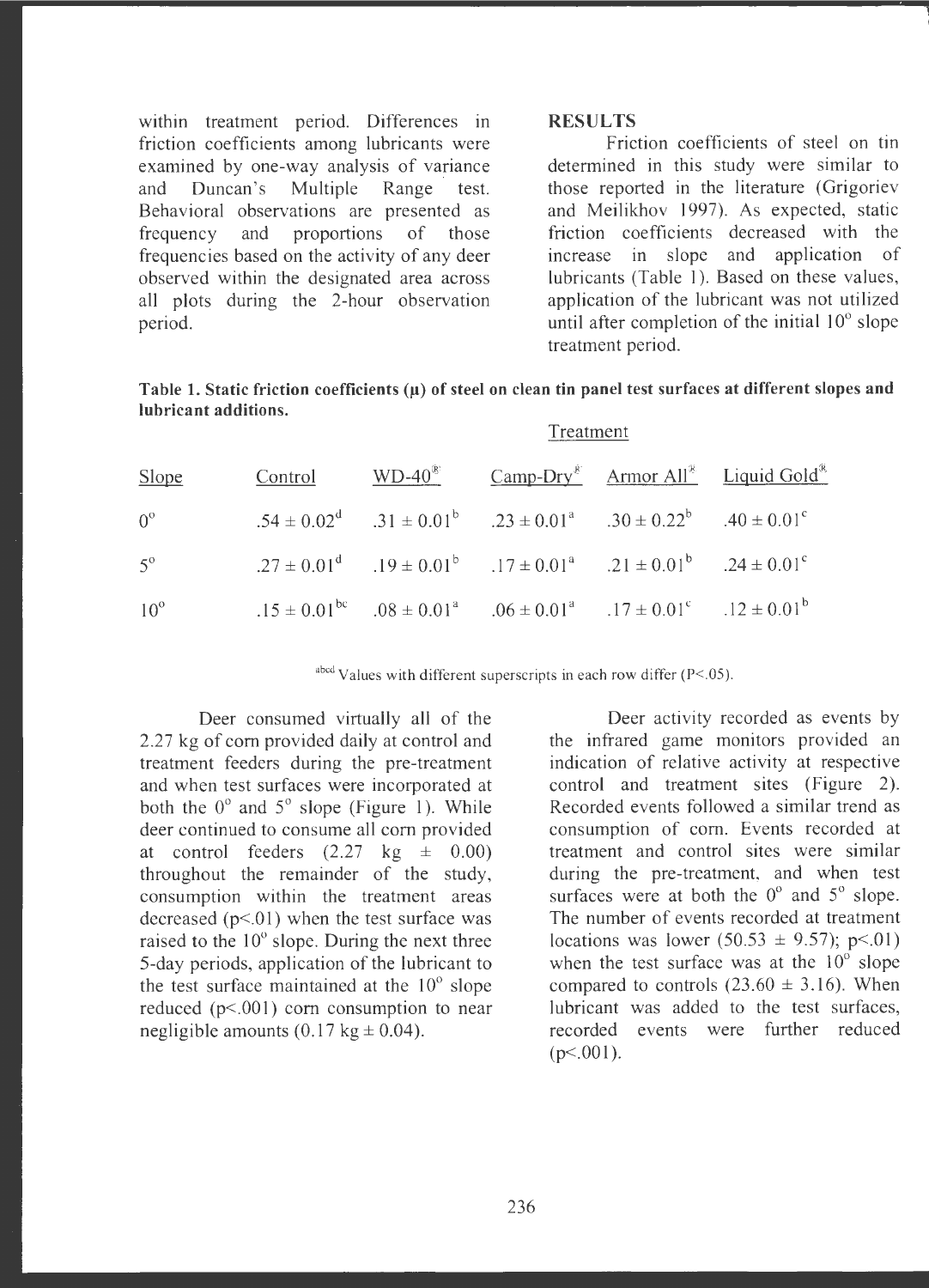

**Figure l. Average daily consumption of provided corn (2.27 kg) by white-tailed deer for each 5-day treatment period.** 



' ·10+ L= 1 (I.degrees lope+ Lubricant

**Figure 2. Average daily events of white-tailed deer activity recorded by infrared monitors for each 5-day treatment period.**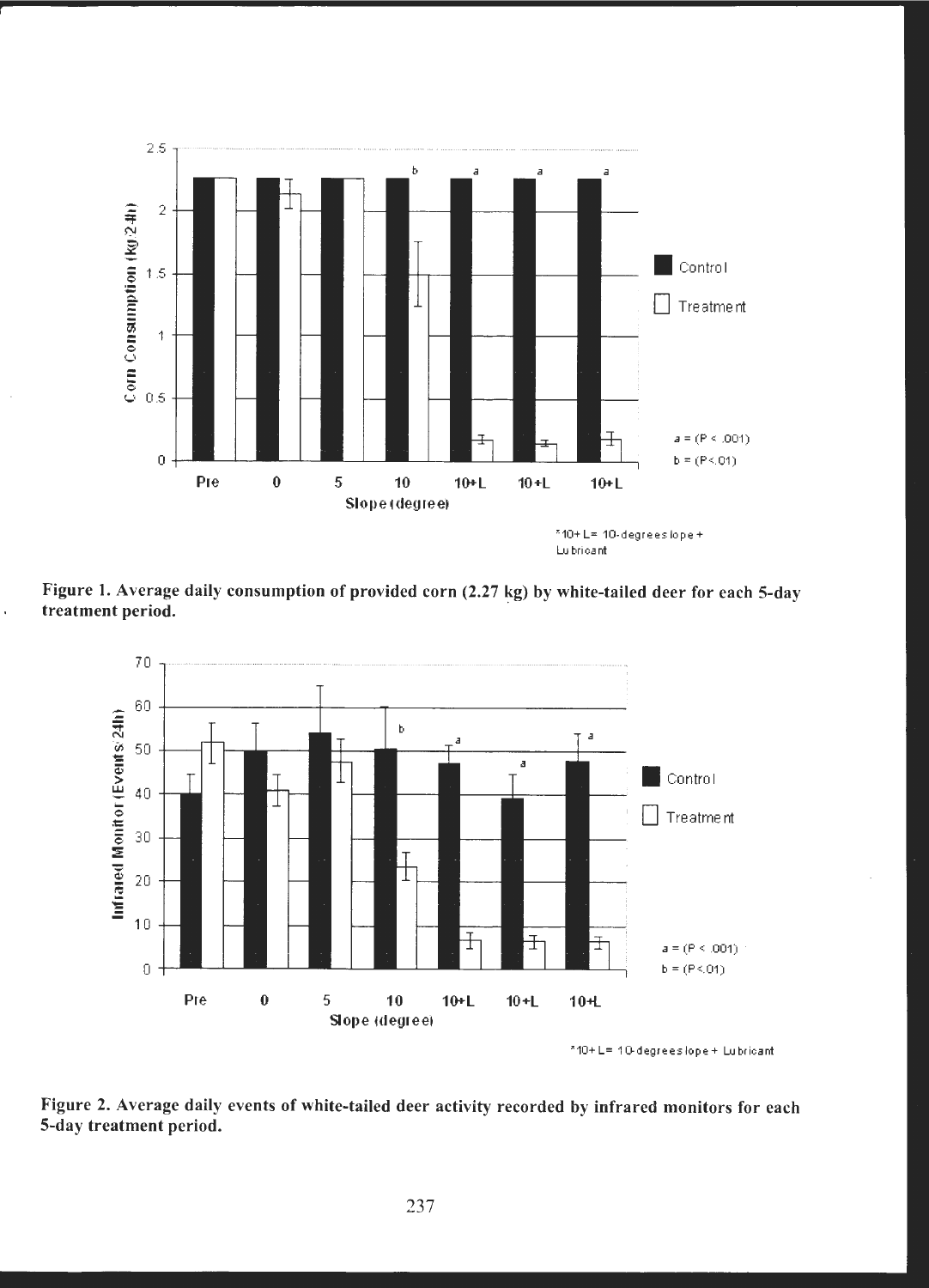Behavioral observations of whitetailed deer were recorded during a 2-hour period Immediately following the daily data collection and replacement of corn on the fourth day of each 5-day treatment period (Table 2). Behavioral observations presented include the final outcome of what was observed once an animal entered the designated 4.9 m x 2.4 m area immediately in front of the test panel surfaces. Across all treatment periods, the most frequent observations recorded were deer showing no interest (ignored) when entering and subsequently leaving the 4.9 m x 2.4 m area in front of the test surface. During the periods where the slope of the test panels was at  $0^\circ$ ,  $5^\circ$  and  $10^\circ$ , deer were also observed facing the panel with no attempt to cross or physically contacting the test surface then aborting the attempt. Deer that crossed the panels tended to show little reluctance when initially contacting the panel, but did provide evidence that the surface was slippery. Deer tended to take very short deliberate steps with the head level or below the height of the shoulders. Once the lubricant was added to the surface of the test panels, no deer were observed entering the enclosures. Although the width of the panels was 2.4 m, no deer were ever observed jumping the panels to enter the exclosure.

|  |  |                                                                 | Table 2. Behavioral observation outcomes of white-tailed deer interactions with the test surfaces |  |  |
|--|--|-----------------------------------------------------------------|---------------------------------------------------------------------------------------------------|--|--|
|  |  | recorded during a 2-hour post-feeding period across treatments. |                                                                                                   |  |  |

| Slope <sup>a</sup> | $\overline{\mathsf{N}}^\mathsf{b}$ | Behavior <sup>c</sup> | Frequency      | $\frac{0}{0}$ |
|--------------------|------------------------------------|-----------------------|----------------|---------------|
| $0^{\circ}$        | 57                                 | Ignore                | 24             | 42.1          |
|                    |                                    | Faced/No contact      | 13             | 22.8          |
|                    |                                    | Crossed               | 20             | 35.1          |
| $5^\circ$          | 72                                 | Ignore                | 24             | 33.3          |
|                    |                                    | Faced/No contact      | 14             | 19.4          |
|                    |                                    | Faced/Contact         | 13             | 18.0          |
|                    |                                    | Crossed               | 21             | 29.2          |
| $10^{\circ}$       | 62                                 | Ignore                | 24             | 38.7          |
|                    |                                    | Faced/No contact      | 8              | 12.9          |
|                    |                                    | Faced/Contact         | 17             | 27.4          |
|                    |                                    | Crossed               | 13             | 21.0          |
| $10^{\circ}$ +L    | 12                                 | Ignore                | 8              | 66.7          |
|                    |                                    | Faced/No contact      | $\overline{4}$ | 33.3          |
| $10^{\circ}$ +L    | 14                                 | Ignore                | 9              | 66.7          |
|                    |                                    | Faced/No contact      | 5              | 35.7          |
| $10^{\circ}$ +L    | $\overline{5}$                     | Ignore                | 4              | 80.0          |
|                    |                                    | Faced/No contact      |                | 20.0          |

<sup>a</sup>  $10^{\circ}$ + L =  $10^{\circ}$  slope + application of additional lubricant

 $b$  Number of observations recorded within the 4.9 m x 3.0 m defined area in front of the test surfaces

<sup>c</sup> Behavioral Codes

Ignore  $-$  Animal walked through the 4.9 m x 3.0 m sample area and presented no discernable interest in crossing the test surface.

Faced/No contact - Animal faced the test panel, but made no contact with the hooves on the test panel

Faced/Contact - Animal faced and made contact with the test panel with hooves but did not attempt to cross or abandoned the attempt to enter the exclosure

Crossed - Animal successfully crossed the test panel and entered the exclosure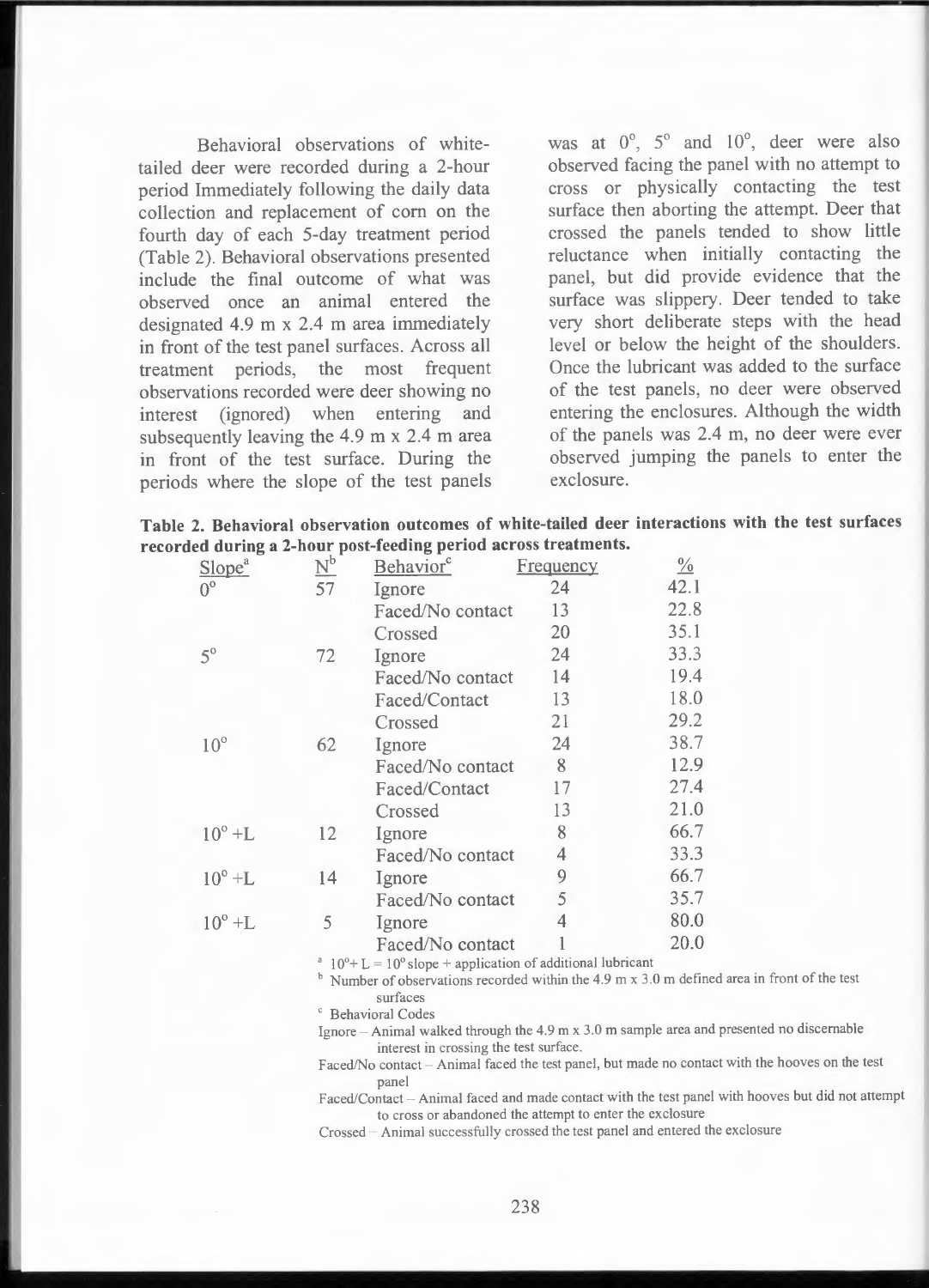## **DISCUSSION**

Results of this study clearly indicate the concept of a horizontal based fence system based on tactile and traction characteristics of the hoof has potential to control the movement of white-tailed deer. Concerns we had related to the natural reflective color of the tin and the sound resulting when a deer contacted the panel with the hoof appeared not to be a factor. In this study, consumption of corn was reduced by 34% once the test panels were raised to create a 10° slope. This aspect is highly significant considering only 2.27 kg of corn were provided daily. Once an additional lubricant was added to the test panels, daily com consumption was reduced to negligible levels. Small birds were often seen feeding on com at the feed stations and were the likely cause of the limited amounts of com consumed during these time periods. Field and Song sparrows were also documented feeding on com in a previous study using similar feed stations (Gallagher et al. 2003).

While events recorded by the infrared monitors dropped significantly during the last three treatment periods,  $10^{\circ}$ slope plus additional lubricant, they were higher in one plot than would be expected. During these treatment periods events recorded in plot 1 averaged 13.8 ±1.84 events per day compared to plot 2 (2.13  $\pm$ 0.13 events/day) and plot  $3 \left(3.8 \pm 0.83\right)$ events/day). Typically, the infrared monitors inherently record two events during normal operations without the presence of an animal large enough to trigger the system. As previously indicated, infrared game monitors for control and treatment areas were facing each other in an attempt to approximate similar distances for recording animal activity with respective control and treatment areas. The higher level of activity recorded in plot 1 was likely due to failure in the burlap material as a result of deterioration and damage that occurred during the course of this study. Regardless, events recorded by the infrared monitor support the effectiveness of the methodology tested.

Behavioral observations provided insight to deer activity when encountering the test surfaces. The most frequent observations recorded were deer showing no interest when entering and subsequently leaving the 4.9 m x 2.4 m area in front of the test surface. We postulate that some of these animals had become conditioned to ignore the test panels based on failed attempts that occurred during the previous 3 days of exposure to that treatment. As a general trend, while deer activity in the area remained consistent, the number of deer approaching the test surface panels as well as attempting to cross or successfully crossing the surface decreased as the friction coefficient decreased during progressive treatment periods. Despite the slopes and the addition of lubricants, there was no difficulty or slipping encountered when humans crossed the test surfaces.

Of particular interest was that at no time was a deer observed jumping across the test panel to enter the enclosures. While it is certainly presumed that deer should be capable of jumping the relatively short distance  $(2.4 \text{ m})$ , the literature is virtually devoid of information beyond anecdotal evidence. Deer leaving the exclosures at the  $0^{\circ}$  slope walked across the panel. However, at the 5° and 10° slope all deer observed entered the exclosure by walking, but exited by jumping the panel. The result of incorporating the slope may have provided a visual perception illusion that influenced their behavior and warrants further investigation.

We utilized slope and lubricant with the intent of decreasing the friction coefficient to make the surface more slippery. While a friction coefficient of  $\mu$ 0.08 was achieved by addition of the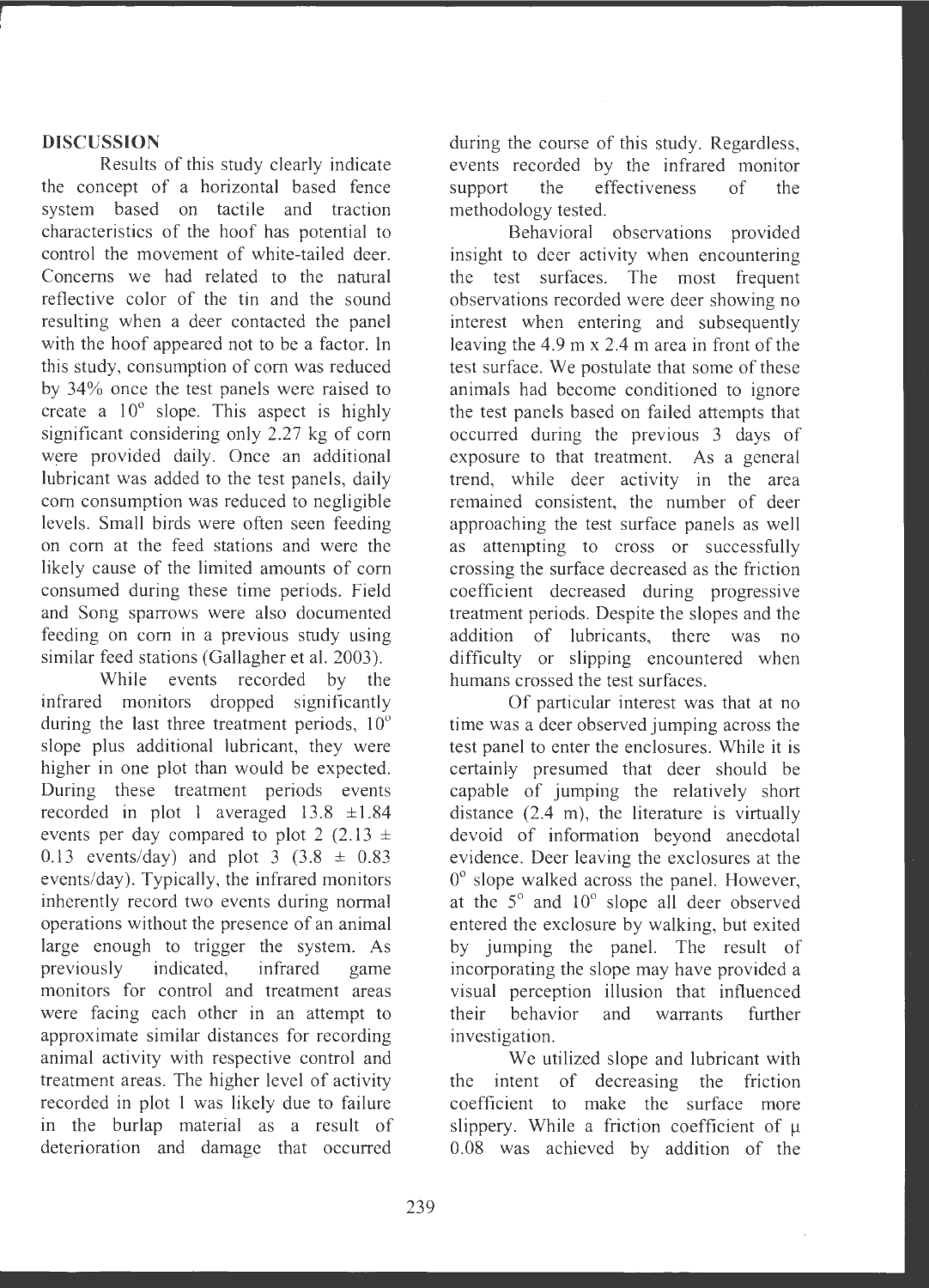lubricant to the panels at a  $10^{\circ}$  slope, other substances could be more effective in achieving desired results. For example, the friction coefficient for Teflon® on steel at 0° slope has been reported to be  $\mu$  0.04 (Serway 1996).

Results of this study warrant further research into the concept of utilizing a slippery surface as a physical barrier. While effective in preventing deer from entering the enclosures, the surfaces posed no safety problems for humans crossing the test panels. Examination of a more suitable material and other lubricants could result in the development of a cost effective barrier.

### **ACKNOWLEDGMENTS**

This project was funded by a Berry College Faculty Development Grant. It was approved by the Berry College Institutional Animal Care and Use Committee and conducted under a Scientific Collecting Permit (No. 12532) issued by the Georgia Department of Natural Resources. We thank Christa Gilroy, Holly Miller, Rachel Norton, Dianna Sellers and Tiffany Turner for their assistance in this project.

#### **LITERATURE CITED**

- BASHORE, T.L., AND E.D. BELLIS. 1982. Deer on Pennsylvania airfields: Problems and means of control. Wildlife Society Bulletin 10:386-391.
- BELANT, J.L., **T.W.** SEAMANS, AND **D.P.**  DWYER. 1998. Cattle guards reduce white-tailed deer crossing through fence openings. International Journal of Pest Management 44:247-249.
- CRAVEN, **S.R.,** AND S.E. HYGNSTROM. 1994. Deer. Pages 25-40 *in* S.E. Hygnstrom, **R.M.** Timm, and G.E. Larsen, editors. Prevention and control of wildlife damage. University of Nebraska Cooperative Extension, Lincoln, NE, USA.
- FITZWATER, **W.D.** 1972. Barrier fencing in wildlife management. Proceedings of the Vertebrate Pest Conference 5:49-55.
- **GALLAGHER, G.R., KEEN, H.A., AND R.H.**  PRINCE. 2003. Effectiveness of a perceived solid barrier as an exclusion fence to prevent white-tailed deer damage. Proceedings of the Wildlife Damage Management Conference 10:23-28.
- GRIGORIEV, I.S., AND E.Z. Meilikhov. 1997. CRC: Handbook of Physical Quantities. Pages 145-156 *in* I.S. Grigoriev, and E.Z. Meilikhov, editors. CRC: Handbook of Physical Quantities. CRC Press, Boca Raton, FL, USA.
- HOWARD, **V.W.** 1991. Effects of electric predator-excluding fences on movement of mule deer in pinon/juniper woodlands. Wildlife Society Bulletin 19:331-334.
- NOLTE, D.L. 1999. Behavioral approaches for limiting depredation by wild ungulates. Pages 60-69 *in* K.L. Launchbaugh, K.D. Sanders, and J.C. Mosley, editors. Grazing behavior of livestock and wildlife. University of Idaho Press, Moscow, ID, USA.
- OWEN, J.T., J.B. ARMSTRONG, H.L. STRIBLING, AND M. K. CAUSEY. 1995. Evaluation of max-flex fence for reducing deer damage to crops. Proceedings of the Eastern Wildlife Damage Management Conference 6:98-101.
- PALMER, J.M., J.M. PAYNE, R.G. WINGARD, AND J.L. GEORGE. 1985. A practical fence to reduce deer damage. Wildlife Society Bulletin 11:164-166.
- PETERSON, M.N., R.R. LOPEZ, N.J. SILVY, C.B. OWENS, P.A. FRANK, AND A.W. BRADEN. 2003. Evaluation of deerexclusion grates in urban areas. Wildlife Society Bulletin 31: 1198-1204.
- PORTER, **W.F.** 1983. A baited electric fence for controlling deer damage to orchard seedlings. Wildlife Society Bulletin 11 :325-326.
- REED, D.F, T.M. POJAR, AND T.N. WOODWARD. 1974. Mule deer response to deer guards. Journal of Range Management 27:111-113.
- SCOTT, J.D., AND T.W. TOWNSEND. 1985. Methods used by Ohio growers to